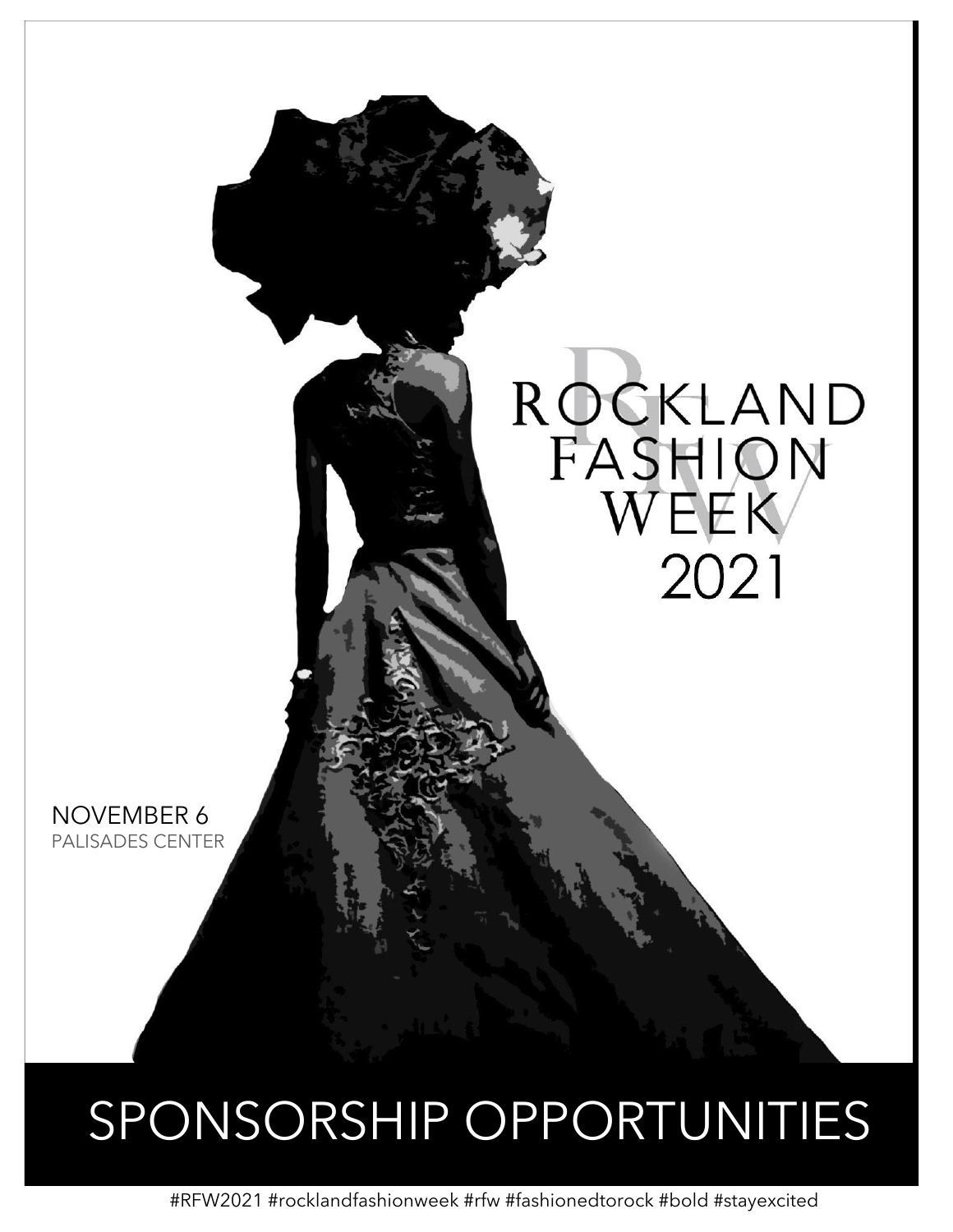#### **ROCKLAND FASHION WEEK is one of the most unique and exciting events to hit Rockland**

**County.** It is an uplifting and inspiring networking event, celebrating the work of Rockland County, Orange County, Westchester County, New Jersey, Connecticut, and international fashion designers.

The 2<sup>nd</sup> Annual Rockland Fashion Week will take place on Saturday, November 6, 2021 at the Palisades Center from 5PM-8PM. The projected audience is 250-400 guests.

Palisades Center is one of the top 10 most visited malls in America, attracting over 20 million guests a year. Palisades Center is in the heart of Rockland County, one of the most diverse, cultural, and fastest growing suburban counties in New York State.

## DETAILS VENUE AUDIENCE

Last year's event was covered by several media outlets including IHEARTRADIO, Rockland Business Journal, News12, and Hudson Valley Magazine. The event brings a cross section of people from the tri-state including politicians, bloggers, and people of all ages with a love of fashion.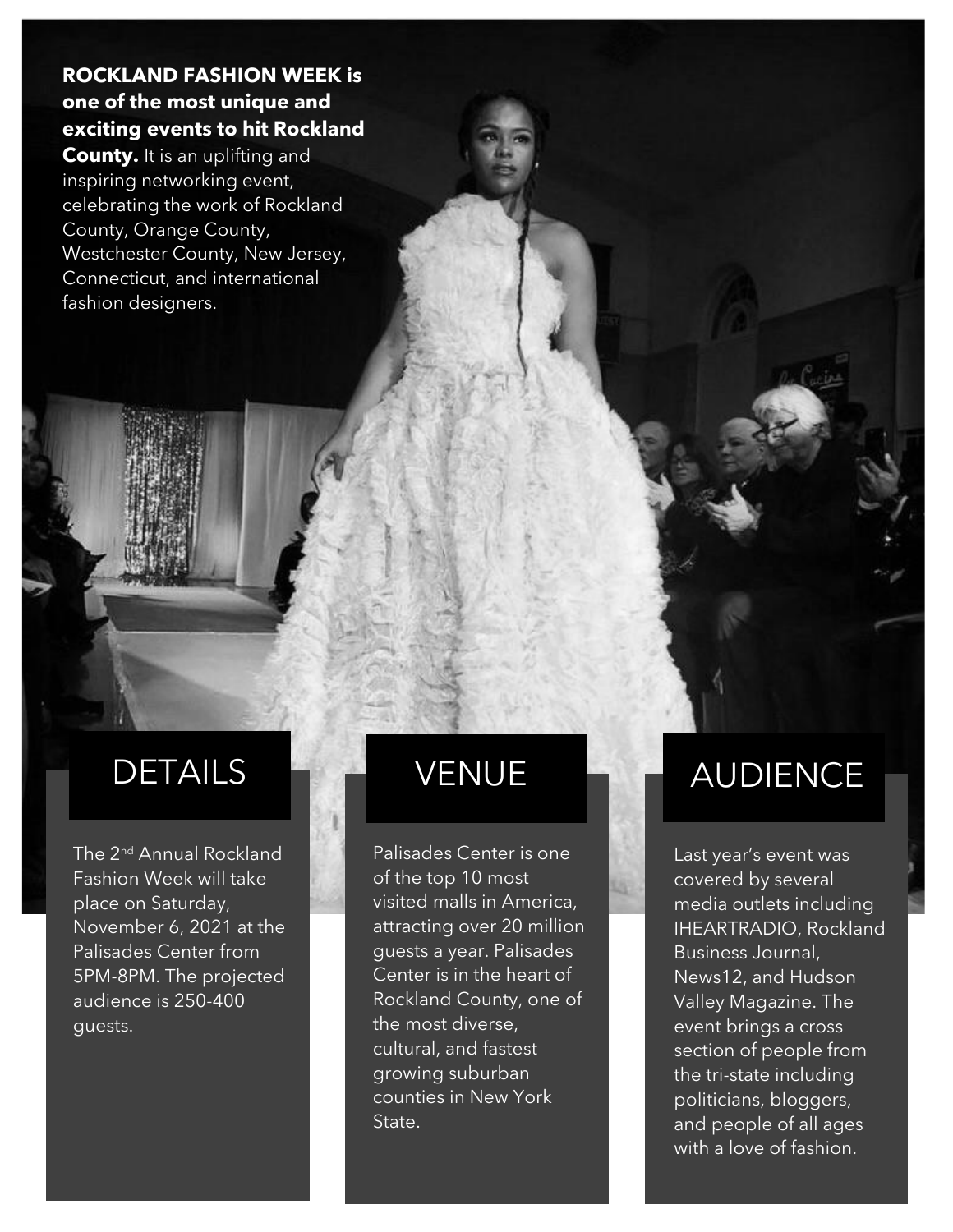



**ROCKLAND FASHION WEEK is produced by HOPE WADE of Hope Wade Designs.** She is an award-winning fashion designer whose work has been seen on the runways of London Fashion Week, Caribbean Fashion Week, and NY Fashion Week. She owns the HOPE WADE DESIGNS STORE, located at 23 N Broadway in Nyack, NY.

#### **ACCOLADES**

**September 2021** - Rockland Leadership Program

**May 2021** - Recipient of the first Woman of Distinction Award by the State Assembly District 97 of New York

**March 2020** - Member of Rockland Business Association RBA

**February 2020** - President Elect 2020 for JAMCCAR Jamaica Civic and Cultural Association of Rockland

**May 2019** -President of CMAA Alpha Tristate Alumni Association

**November 2018**- Designed the Miss Jamaica World gown worn by Khadijah Robinson at the Miss World Pageant in China

**September 2018**- Recipient of the Woman of Excellence Award 2018 by the Alpha Academy Alumnae Association of Jamaica

**July 2018**- Ordained as an Evangelist

**May 2018-** Her red flute gown was inducted in the Rock and Roll Hall of Fame Museum after being worn by Rock and Roll Hall of Fame Icon and Academy Award winner, and Rockland County resident, Darlene Love for her final Christmas performance on the David Letterman Show. Darlene also wore one of HWD's designs to perform for President Barack Obama and First Lady Michelle Obama, The Gospel Tradition: In Performance at the White House

**May 2017**- Honoree for JAMCCAR for Outstanding Community Service

**2016**- Pecha Kucha 20x20 presenter with Rosie O'Donnell

**2016 -** Voted Best Up and Coming Designer by Hudson Valley Magazine

**2015**- Top three finalist in Project Runway-A Critique with Tim **Gunn** 

She has been published in Vogue, LoHud, Essence Blog,The Gleaner, Flair, W Magazine, WPIX11 TV, News12, JBC

She sits on the Boards of Cooper Union College Alumni, Village of Nyack Business Council, President of JAMCCAR (Jamaica Civic and Cultural Association of Rockland) and President of Alpha Tristate Chapter Alumnae Association of NY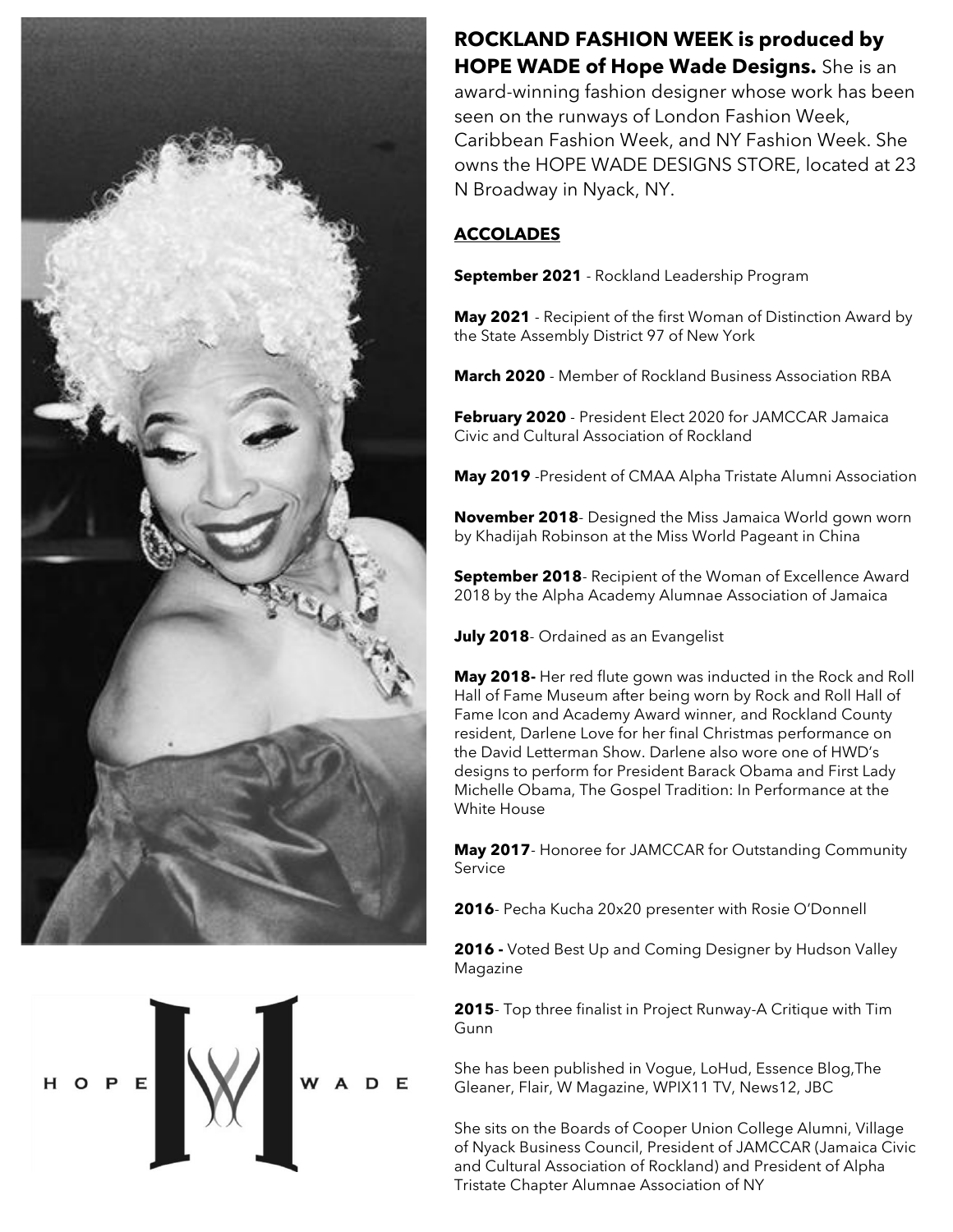## BENEFITS OF SPONSORSHIP



**AUDIENCE** The event attracts Generation Z (14-18) and Millennials (11-32) passionate about fashion, street wear, music, pop culture, technology, social media, reality TV, in-person shopping, and name brand products. As well as Generation X with household incomes over \$107k that have historically supported Rockland Fashion Week.

**LOCATION** Palisades Center is a central site that has navigation markers throughout the entire Rockland/Westchester/Orange/Bergen County area. It is easy to locate, surrounded by two major highways. 56 digital screens throughout the four-level shopping center give your brand additional exposure.